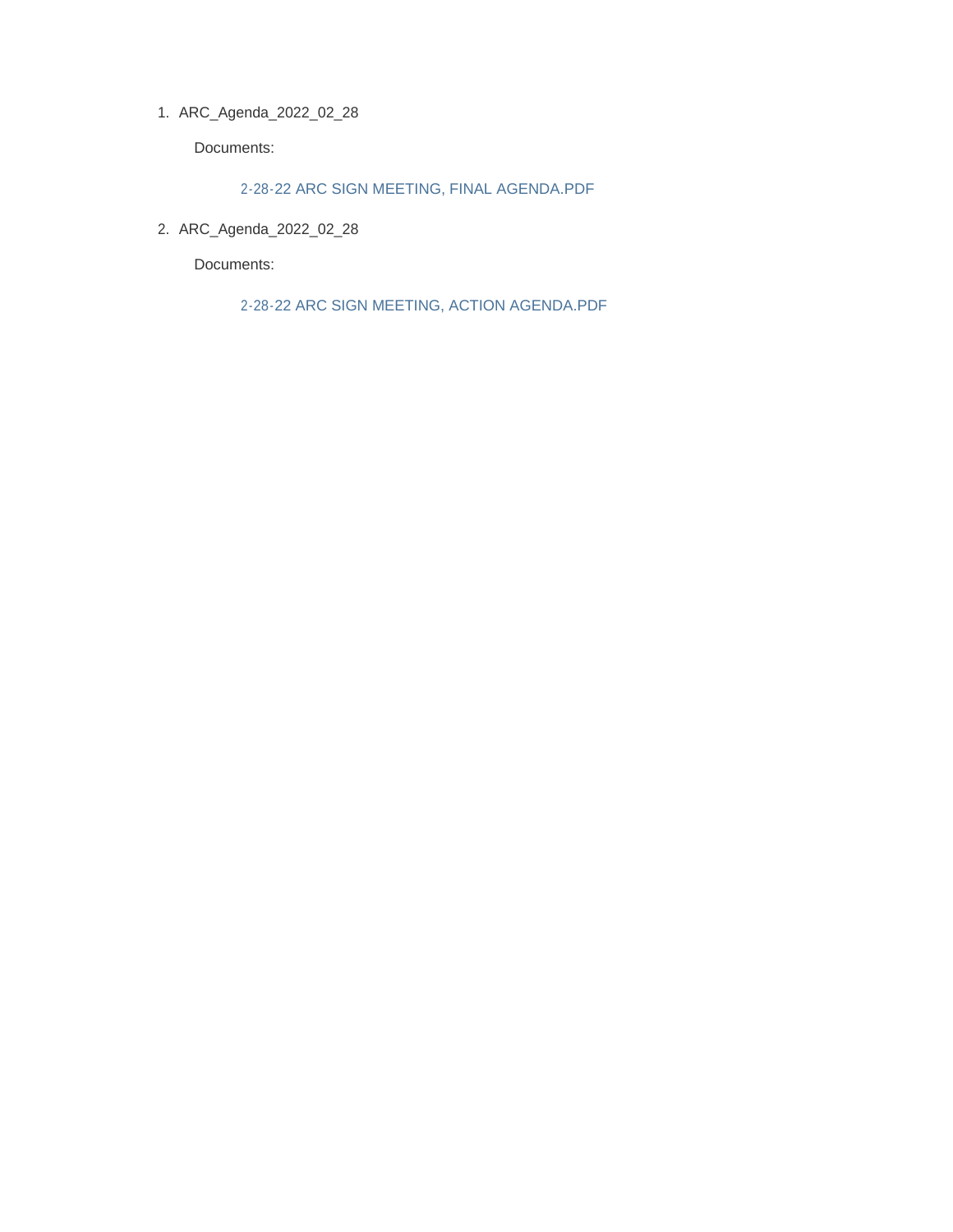# **ARCHITECTURAL REVIEW COMMITTEE FINAL AGENDA Sign Subcommittee Meeting Monday, February 28, 2022 10:30am**

# **Zoom Virtual Meeting Webinar ID: 899 5791 5018 Password: 2433004**

Please click the link below to join the webinar:

[https://greenwichct.zoom.us/j/89957915018?pwd=S3VHWWtWakpxM1Q0N2oyanZOQ](https://greenwichct.zoom.us/j/89957915018?pwd=S3VHWWtWakpxM1Q0N2oyanZOQXNxdz09) XNxdz09

Or iPhone one-tap: US: +16465189805,,89957915018#,,1#,2433004# or 8778535257,,89957915018#,,1#,2433004# (Toll Free)

Or Telephone:Dial(for higher quality, dial a number based on your current location): US: +1 646 518 9805 or 877 853 5257 (Toll Free) or 888 475 4499 (Toll Free) or 833 548 0276 (Toll Free) or 833 548 0282 (Toll Free)

### **I. Sign/Awning Reviews:**

1. **UB Greenwich I LLC / Veterinary Emergency Group, 409 East Putnam Avenue, Applications PLPZ202200036 and 41 f**or Exterior Alteration and Sign/Awning review **for configuration of doors and windows on front and rear façades, replacement of awnings, illuminated front façade sign, illuminated logo sign on rear façade, window decals and adding tenant name to existing freestanding sign,** on a property located at 409 East Putnam Avenue in the LB zone.

**View sign and exterior alt applications [here.](https://www.greenwichct.gov/DocumentCenter/View/28752/combined-409-EPA-SA-and-EA-PLPZ202200036-and-41)**

2. **Reichenbaum Properties LLC / Todd Snyder, 321 Greenwich Ave. Application PLPZ202200040** for Sign/Awning review **for new façade sign a**t a property located at 321 Greenwich Ave. in the CGBR zone. **View application [here.](https://www.greenwichct.gov/DocumentCenter/View/28751/321-greenwich-ave-PLPZ202200040-SA)**

### **II. Committee Business:**

**1.** Any Business.

Page **1** of **1**

*The Town complies with all applicable federal and state laws regarding non-discrimination, equal opportunity, affirmative action, and providing reasonable accommodations for persons with disabilities. If you require an accommodation to participate, please contact the Commissioner of Human Services at 203-622-3800 or [demetria.nelson@greenwichct.org](mailto:demetria.nelson@greenwichct.org) as soon as possible in advance of the event.*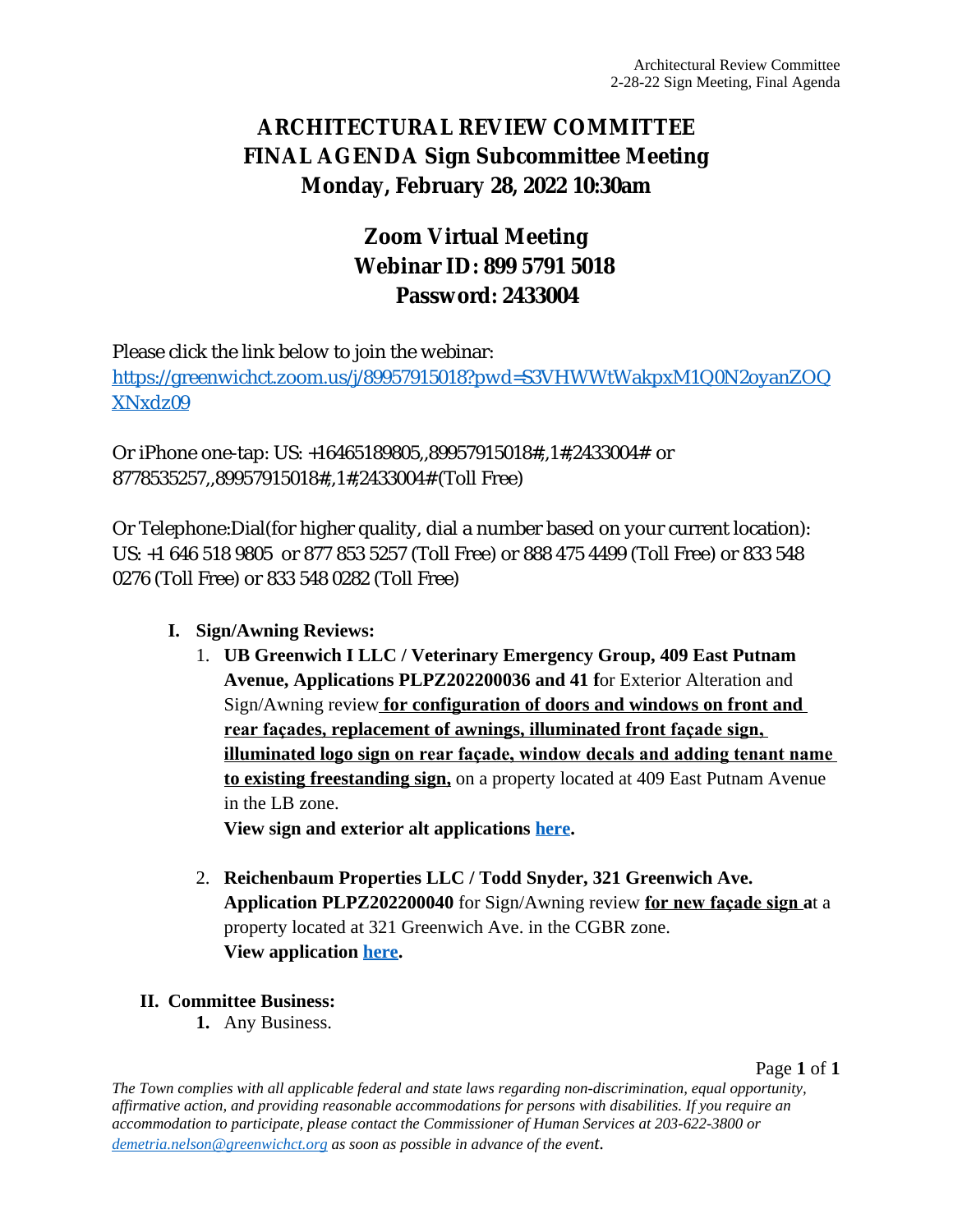## **ARCHITECTURAL REVIEW COMMITTEE ACTION AGENDA Sign Subcommittee Meeting Monday, February 28, 2022 10:30am-11:09am**

### **Zoom Virtual Meeting Webinar ID: 899 5791 5018 Password: 2433004**

**Members Present:** Rhonda Cohen, Heidi Brake-Smith and Paul Pugliese **Staff Present:** Marisa Anastasio, Senior Planner; Jacalyn Pruitt, Planner II

- **I. Sign/Awning Reviews:**
	- 1. **UB Greenwich I LLC / Veterinary Emergency Group, 409 East Putnam Avenue, Applications PLPZ202200036 and 41 f**or Exterior Alteration and Sign/Awning review **for configuration of doors and windows on front and rear façades, replacement of awnings, illuminated front façade sign, illuminated logo sign on rear façade, window decals and adding tenant name to existing freestanding sign,** on a property located at 409 East Putnam Avenue in the LB zone.

**View sign and exterior alt applications [here.](https://www.greenwichct.gov/DocumentCenter/View/28752/combined-409-EPA-SA-and-EA-PLPZ202200036-and-41)**

*Decision Status:* **Electronic Resubmission (email plans to [manastasio@greenwichct.org\)](mailto:manastasio@greenwichct.org)** *Motion:* Pugliese *Second:* Cohen *Vote: 3-0*

**The applicant shall submit updated plans to address the following:**

- **a. show the correct entrance door location;**
- **b. logos shall not be illuminated per Town's Regulations;**
- **c. Provide mechanical drawing for awning signage;**
- **d. window/door decals updated so that lettering / graphics are limited to one line and one pane and comply with Regulations (shall not exceed 15% of total glass area, and cannot exceed 9" iu height);**
- **e. The text of the main sign with channel light is accepted by ARC as submitted;**
- **f. Existing Gooseneck lights are to remain on the building, but not to be used for illumination;**

Page **1** of **2**

*The Town complies with all applicable federal and state laws regarding non-discrimination, equal opportunity, affirmative action, and providing reasonable accommodations for persons with disabilities. If you require an accommodation to participate, please contact the Commissioner of Human Services at 203-622-3800 or [demetria.nelson@greenwichct.org](mailto:demetria.nelson@greenwichct.org) as soon as possible in advance of the event.*